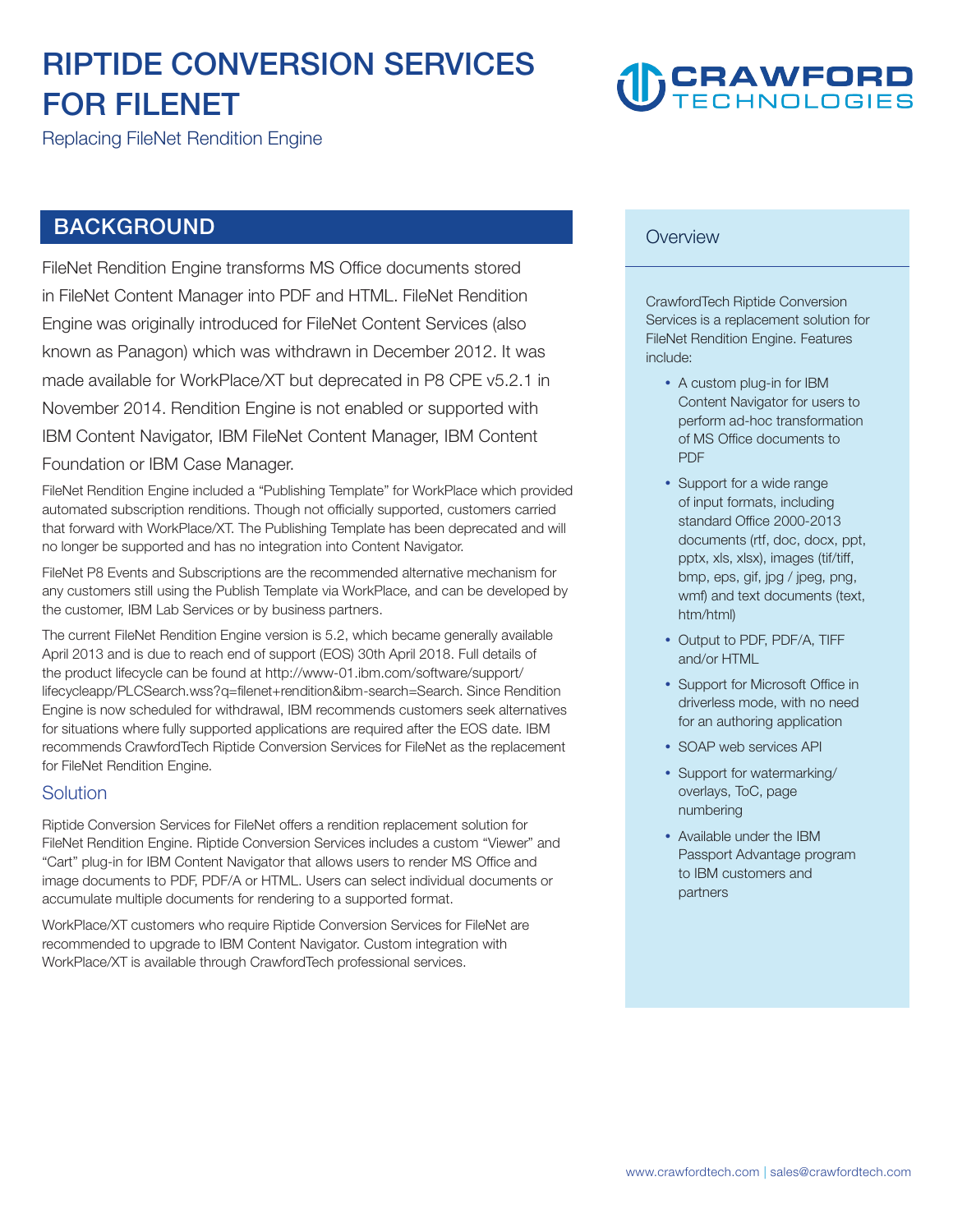# **U CRAWFORD**

**There are some important differences between the IBM Rendition Engine and Riptide Conversion Services, which users should plan for accordingly described in the following table.** 

| Feature                                       | <b>IBM Rendition Engine</b>                                                                                                                                                                                    | <b>Riptide Conversion Services</b>                                                                                                                                                                                                     |
|-----------------------------------------------|----------------------------------------------------------------------------------------------------------------------------------------------------------------------------------------------------------------|----------------------------------------------------------------------------------------------------------------------------------------------------------------------------------------------------------------------------------------|
| <b>IBM ECM platforms</b>                      | WorkPlace/XT v1.1.5 (deprecated with<br>v5.2.1                                                                                                                                                                 | IBM Content Navigator with IBM FileNet Content<br>Manager, IBM Content Foundation and IBM<br>Case Manager 5.1/5.2 or WorkPlace/XT through<br>custom integration only                                                                   |
| Input formats                                 | Office 2000-2013 documents: rtf, doc,<br>docx, ppt, pptx, xls, xlsx<br>AutoCAD 2011/2012 documents: dwg                                                                                                        | Office 2000-2013 documents: rtf, doc, docx,<br>ppt, pptx, xls, xlsx<br><b>Microsoft Visio</b><br>Images: tif / tiff, bmp, eps, gif, jpg / jpeg, png,<br>wmf<br>Text documents: text, htm/html<br><b>MS Outlook MSG</b>                 |
| Output formats                                | PDF and HTML                                                                                                                                                                                                   | PDF, PDF/A, TIFF and HTML                                                                                                                                                                                                              |
| Supported applications                        | Requires authoring application. Supports<br>Microsoft Office 2007/2010/2013,<br>Microsoft Visio 2007/2010/2013, Microsoft<br>Project 2007/2010/2013, AutoCAD<br>2011/2012, IE 8.0/9.0/10.0/11.0                | Authoring application not required. Supports MS<br>Office 2007/2010/2013                                                                                                                                                               |
| OS platforms                                  | Operating System: Windows Server 2008<br>Standard/Enterprise/Datacentre;<br>Windows Server 2012 Essentials/<br>Standard/Datacentre 32 and 64 bit<br>Processor: 2.8GHz quad core<br>RAM: 8GB<br>Hard Disk: 10GB | Operating Systems: Windows Server 2008 or<br>later; Windows 7 or later. 64-bit recommended.<br>Processor: Pentium 1 GHz or higher<br>RAM: 512 MB (Minimum); 2048 MB<br>(Recommended)<br>Hard Disk: At least 200 MB of available space. |
| State database                                | <b>SQL Server, Oracle</b>                                                                                                                                                                                      | <b>None</b>                                                                                                                                                                                                                            |
| Queue management                              | Folders and object stores                                                                                                                                                                                      | None                                                                                                                                                                                                                                   |
| <b>API</b>                                    | <b>No</b>                                                                                                                                                                                                      | SOAP web services                                                                                                                                                                                                                      |
| User driven publishing                        | Yes with WorkPlace/XT                                                                                                                                                                                          | Yes. IBM Content Navigator and custom for<br>WorkPlace/XT                                                                                                                                                                              |
| <b>Batch publishing</b>                       | Yes with WorkPlace/XT                                                                                                                                                                                          | Custom P8 event/subscription recommended                                                                                                                                                                                               |
| Versioning                                    | Generate new document or version                                                                                                                                                                               | Custom P8 event/subscription recommended                                                                                                                                                                                               |
| Parallel processing                           | Single threaded                                                                                                                                                                                                | Multi-processing enabled                                                                                                                                                                                                               |
| Integration method                            | FileNet Publishing Event Framework<br>and Publish Template (via WorkPlace -<br>deprecated)                                                                                                                     | P8 Events and Subscriptions recommended.<br>Windows service<br>web service interface (SOAP API)                                                                                                                                        |
| Multiple documents                            | Single document conversion to PDF                                                                                                                                                                              | Multiple document conversion to PDF                                                                                                                                                                                                    |
| Watermarking/overlays,<br>ToC, page numbering | <b>No</b>                                                                                                                                                                                                      | Yes                                                                                                                                                                                                                                    |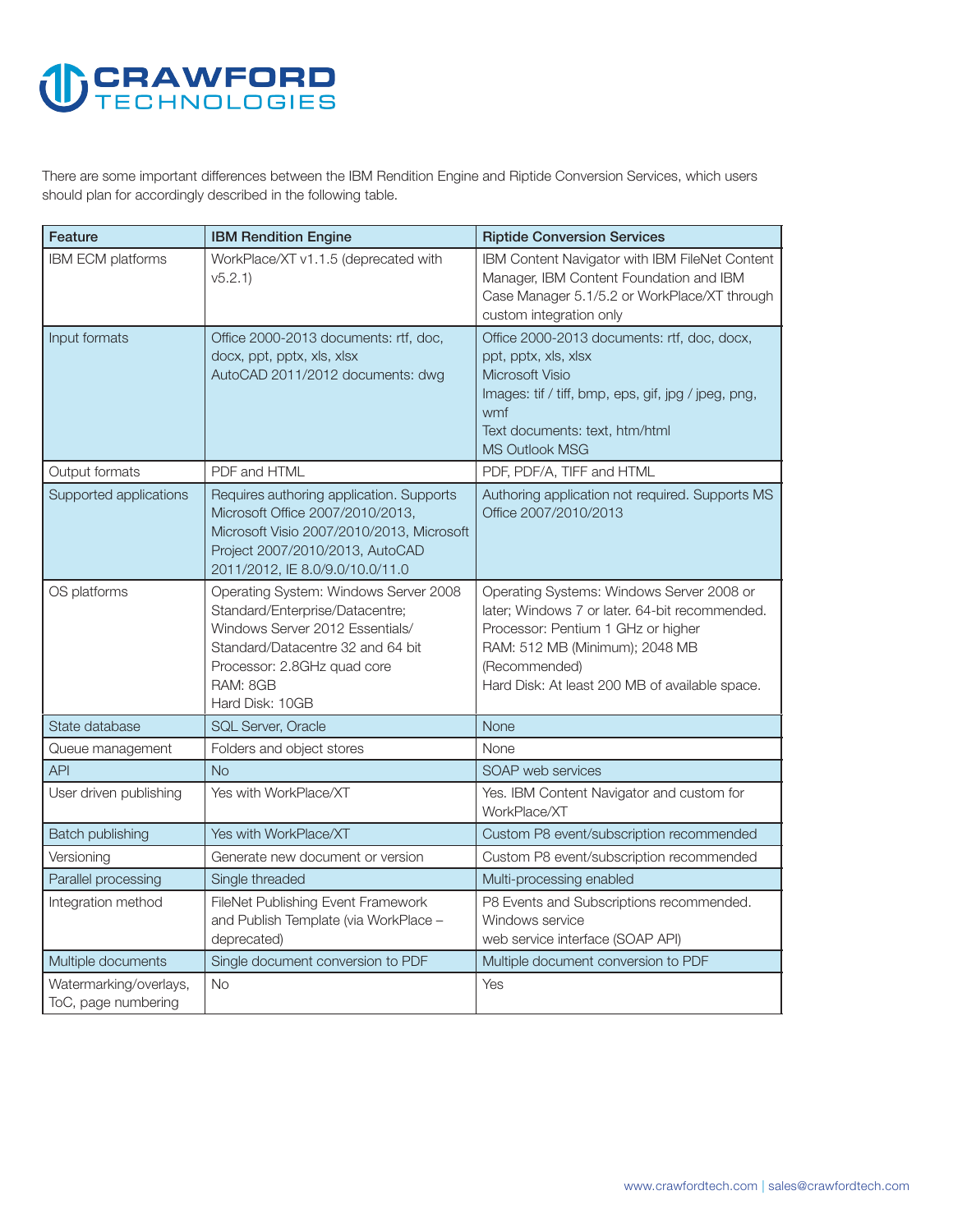

### **IBM FileNet Rendition Engine vs. Riptide Conversion Services**



**Figure: Comparing the Architecture for IBM FileNet Rendition Engine vs Riptide Conversion Services** 

### **Packaging and Pricing**

**Riptide Conversion Services is available under the IBM Passport Advantage program to IBM customers and partners. Year 1 maintenance is not included in the software license price.** 

| <b>IBM Part No.</b>              | <b>Description</b>                     |  |
|----------------------------------|----------------------------------------|--|
| D <sub>1</sub> BVELL             | Software license production server     |  |
| D1BVFLL                          | Software license non-production Server |  |
| D <sub>1</sub> BV <sub>6LL</sub> | Elite support production server        |  |
| D1BV711                          | Elite support non-production server    |  |

#### **Services**

**Services are optional but highly recommended and engagements are usually 2-3 days for the ad-hoc IBM Content Navigator integration use case with the CrawfordTech ICN plugin. Longer engagements are required for event subscription**  use case similar WorkPlace/XT Publishing Template capability and/or providing an automated rendition capability.

**The IBM order must indicate that Riptide Conversion Services is a replacement for FileNet Rendition Engine so that the correct Riptide Conversion Services software is fulfilled.**